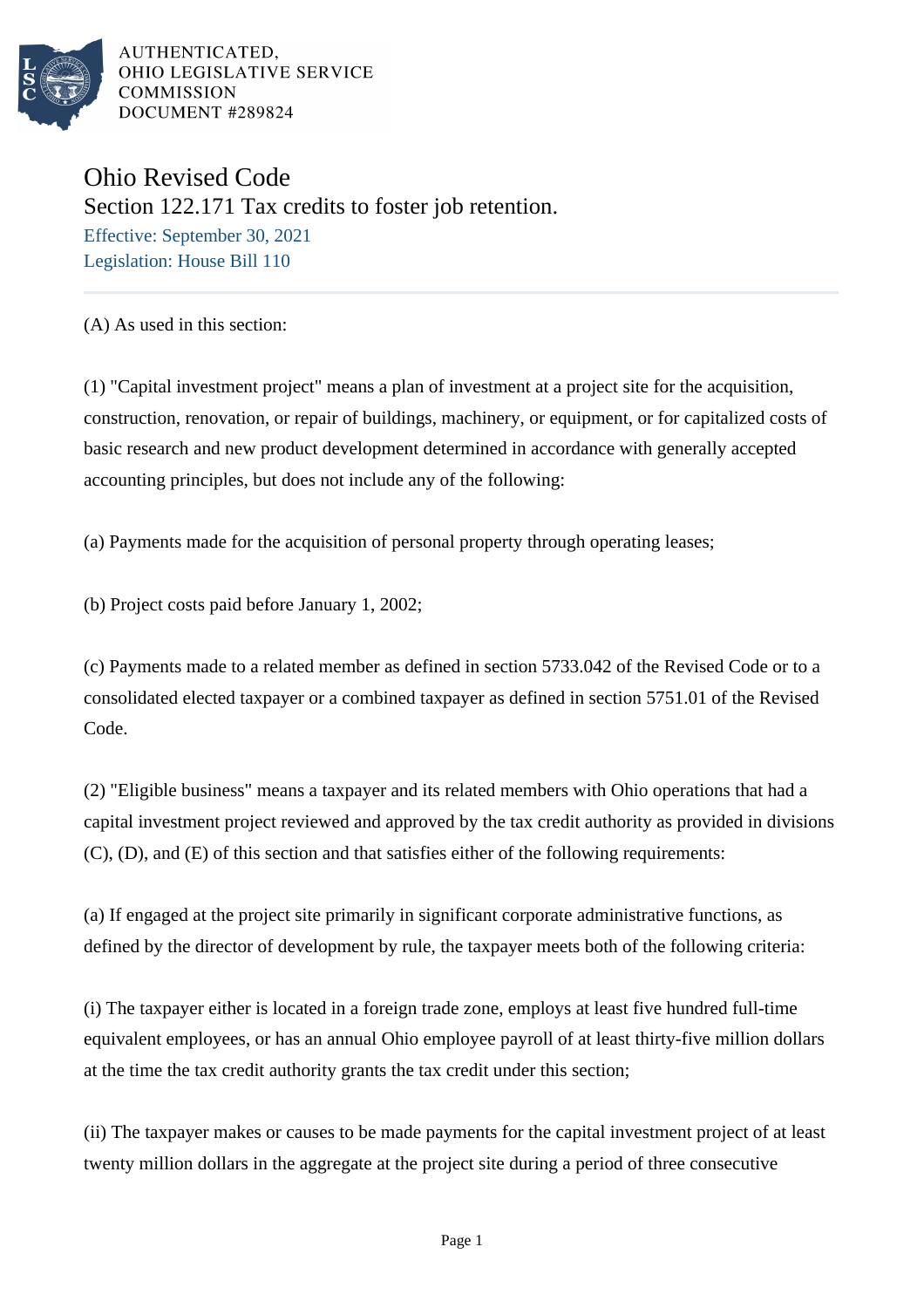

calendar years including the calendar year that includes a day of the taxpayer's taxable year or tax period with respect to which the credit is granted.

(b) If engaged at the project site primarily as a manufacturer, the taxpayer makes or causes to be made payments for the capital investment project at the project site during a period of three consecutive calendar years, including the calendar year that includes a day of the taxpayer's taxable year or tax period with respect to which the credit is granted, in an amount that in the aggregate equals or exceeds the lesser of the following:

(i) Fifty million dollars;

(ii) Five per cent of the net book value of all tangible personal property used at the project site as of the last day of the three-year period in which the capital investment payments are made.

(3) "Full-time equivalent employees" means the quotient obtained by dividing the total number of hours for which employees were compensated for employment in the project by two thousand eighty. "Full-time equivalent employees" shall exclude hours that are counted for a credit under section 122.17 of the Revised Code.

(4) "Ohio employee payroll" has the same meaning as in section 122.17 of the Revised Code.

(5) "Manufacturer" has the same meaning as in section 5739.011 of the Revised Code.

(6) "Project site" means an integrated complex of facilities in this state, as specified by the tax credit authority under this section, within a fifteen-mile radius where a taxpayer is primarily operating as an eligible business.

(7) "Related member" has the same meaning as in section 5733.042 of the Revised Code as that section existed on the effective date of its amendment by Am. Sub. H.B. 215 of the 122nd general assembly, September 29, 1997.

(8) "Taxable year" includes, in the case of a domestic or foreign insurance company, the calendar year ending on the thirty-first day of December preceding the day the superintendent of insurance is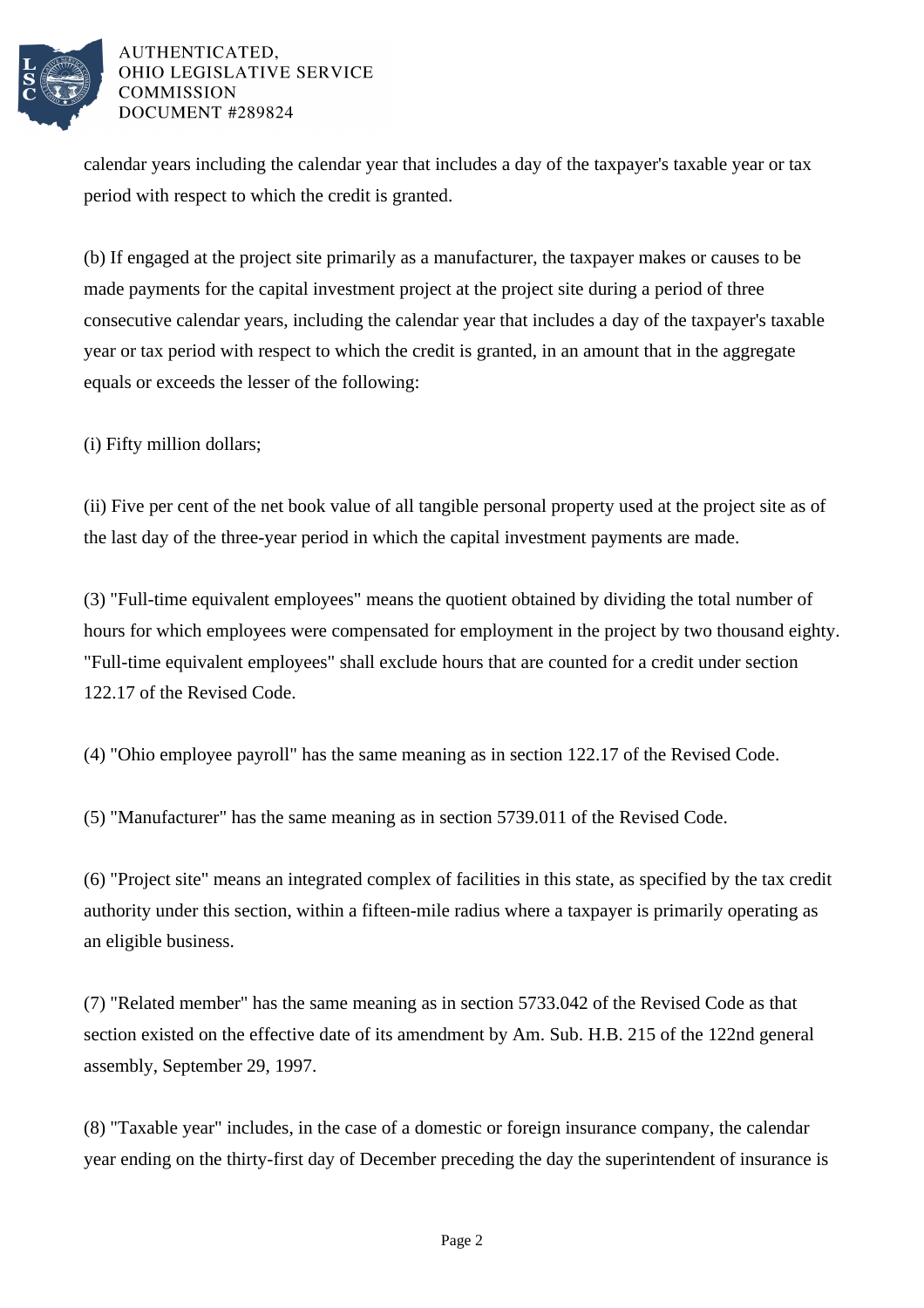

required to certify to the treasurer of state under section 5725.20 or 5729.05 of the Revised Code the amount of taxes due from insurance companies.

(9) "Foreign trade zone" means a general purpose foreign trade zone or a special purpose subzone for which, pursuant to 19 U.S.C. 81a, as amended, a permit for foreign trade zone status has been granted and remains active, including special purpose subzones for which a permit has been granted and remains active.

(B) The tax credit authority created under section 122.17 of the Revised Code may grant a nonrefundable tax credit to an eligible business under this section for the purpose of fostering job retention in this state. Upon application by an eligible business and upon consideration of the determination of the director of budget and management, tax commissioner, and the superintendent of insurance in the case of an insurance company, the recommendation and determination of the director of development under division (C)(1) of this section, and a review of the criteria described in division (C)(2) of this section, the tax credit authority may grant the credit against the tax imposed by section 5725.18, 5726.02, 5729.03, 5733.06, 5736.02, 5747.02, or 5751.02 of the Revised Code.

The credit authorized in this section may be granted for a period up to fifteen taxable years or, in the case of the tax levied by section 5736.02 or 5751.02 of the Revised Code, for a period of up to fifteen calendar years. The credit amount for a taxable year or a calendar year that includes the tax period for which a credit may be claimed equals the Ohio employee payroll for that year multiplied by the percentage specified in the agreement with the tax credit authority. The credit shall be claimed in the order required under section 5725.98, 5726.98, 5729.98, 5733.98, 5747.98, or 5751.98 of the Revised Code. In determining the percentage and term of the credit, the tax credit authority shall consider both the number of full-time equivalent employees and the value of the capital investment project. The credit amount may not be based on the Ohio employee payroll for a calendar year before the calendar year in which the tax credit authority specifies the tax credit is to begin, and the credit shall be claimed only for the taxable years or tax periods specified in the eligible business' agreement with the tax credit authority. In no event shall the credit be claimed for a taxable year or tax period terminating before the date specified in the agreement.

If a credit allowed under this section for a taxable year or tax period exceeds the taxpayer's tax liability for that year or period, the excess may be carried forward for the three succeeding taxable or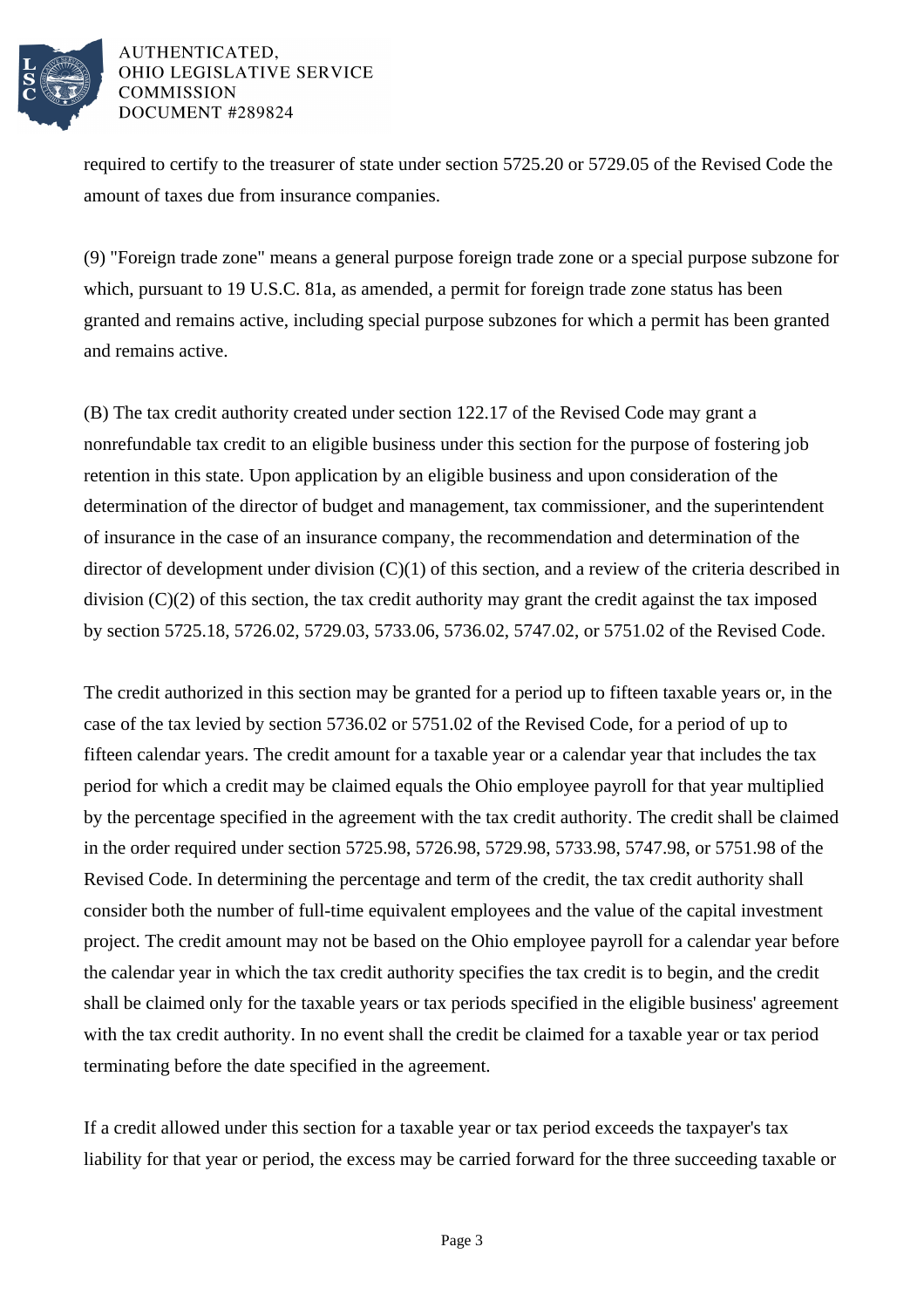

calendar years, but the amount of any excess credit allowed in any taxable year or tax period shall be deducted from the balance carried forward to the succeeding year or period.

(C)(1) A taxpayer that proposes a capital investment project to retain jobs in this state may apply to the tax credit authority to enter into an agreement for a tax credit under this section. The director of development shall prescribe the form of the application. After receipt of an application, the authority shall forward copies of the application to the director of budget and management, the tax commissioner, and the superintendent of insurance in the case of an insurance company, each of whom shall review the application to determine the economic impact the proposed project would have on the state and the affected political subdivisions and shall submit a summary of their determinations to the authority. The authority shall also forward a copy of the application to the director of development, who shall review the application to determine the economic impact the proposed project would have on the state and the affected political subdivisions and shall submit a summary of the director's determinations and recommendations to the authority.

(2) The director of development, in reviewing applications and making recommendations to the tax credit authority, and the authority, in selecting taxpayers with which to enter into an agreement under division (D) of this section, shall give priority to applications that meet one or more of the following criteria, with greater priority given to applications that meet more of the criteria:

(a) Within the preceding five years, the applicant has not received a credit under this section or section 122.17 of the Revised Code for a project at the same project site as that proposed in the application.

(b) The applicant is not currently receiving a credit under this section or section 122.17 of the Revised Code.

(c) The applicant has operated at the project site for at least the preceding ten years.

(d) The project involves a significant upgrade of the project site, rather than only routine maintenance of existing facilities, such as an increase in capacity of a facility, new product development, or technology upgrades or other facility modernization.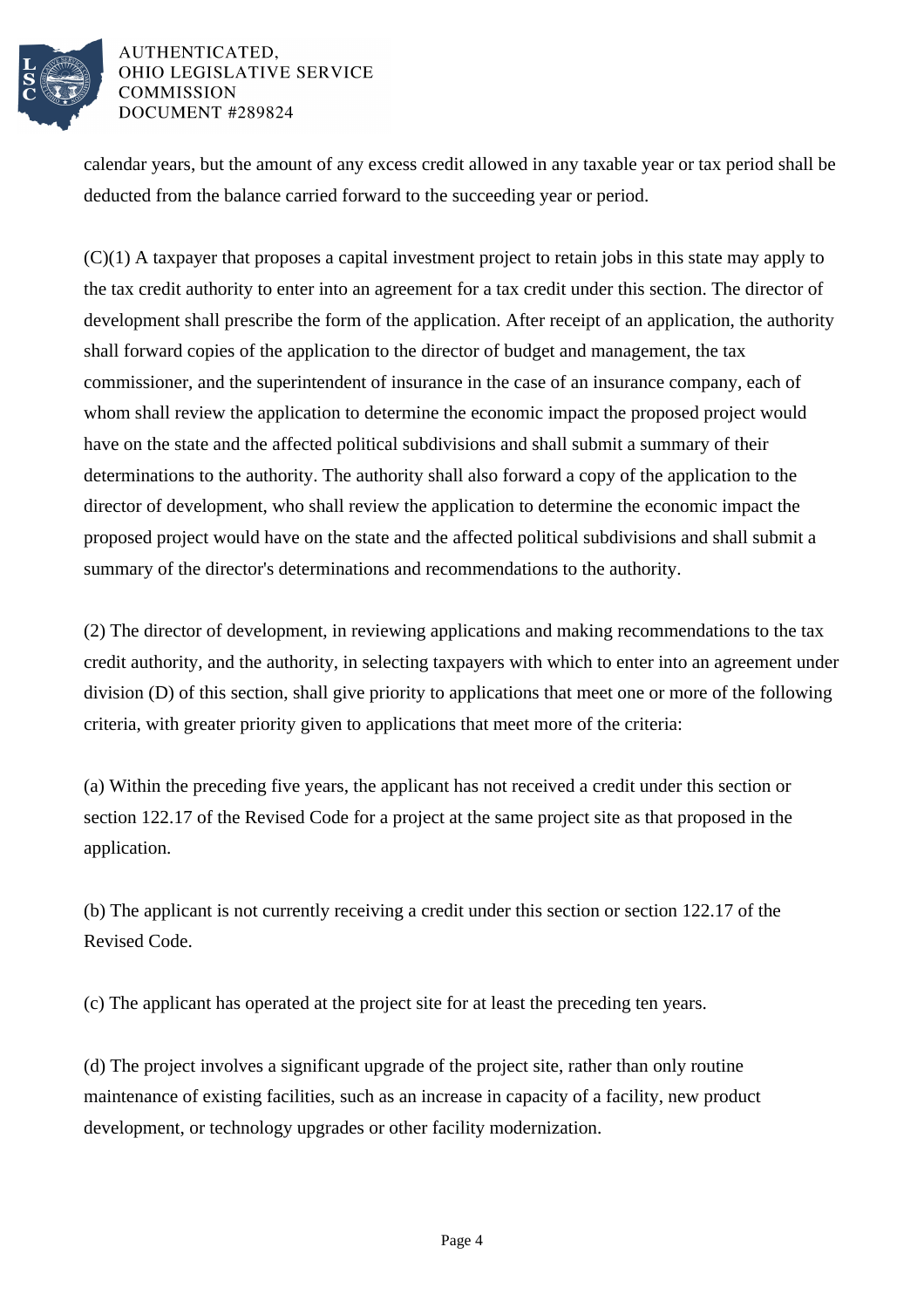

(e) The applicant intends to use machinery, equipment, and materials supplied by Ohio businesses in the project when possible.

(D) Upon review and consideration of the determinations, recommendations, and criteria described in division (C) of this section, the tax credit authority may enter into an agreement with the taxpayer for a credit under this section if the authority determines all of the following:

(1) The taxpayer's capital investment project will result in the retention of employment in this state.

(2) The taxpayer is economically sound and has the ability to complete the proposed capital investment project.

(3) The taxpayer intends to and has the ability to maintain operations at the project site for at least the greater of (a) the term of the credit plus three years, or (b) seven years.

(4) Receiving the credit is a major factor in the taxpayer's decision to begin, continue with, or complete the project.

(E) An agreement under this section shall include all of the following:

(1) A detailed description of the project that is the subject of the agreement, including the amount of the investment, the period over which the investment has been or is being made, the number of fulltime equivalent employees at the project site, and the anticipated Ohio employee payroll to be generated.

(2) The term of the credit, the percentage of the tax credit, the maximum annual value of tax credits that may be allowed each year, and the first year for which the credit may be claimed.

(3) A requirement that the taxpayer maintain operations at the project site for at least the greater of (a) the term of the credit plus three years, or (b) seven years.

(4)(a) If the taxpayer is engaged at the project site primarily in significant corporate administrative functions, a requirement that the taxpayer either retain at least five hundred full-time equivalent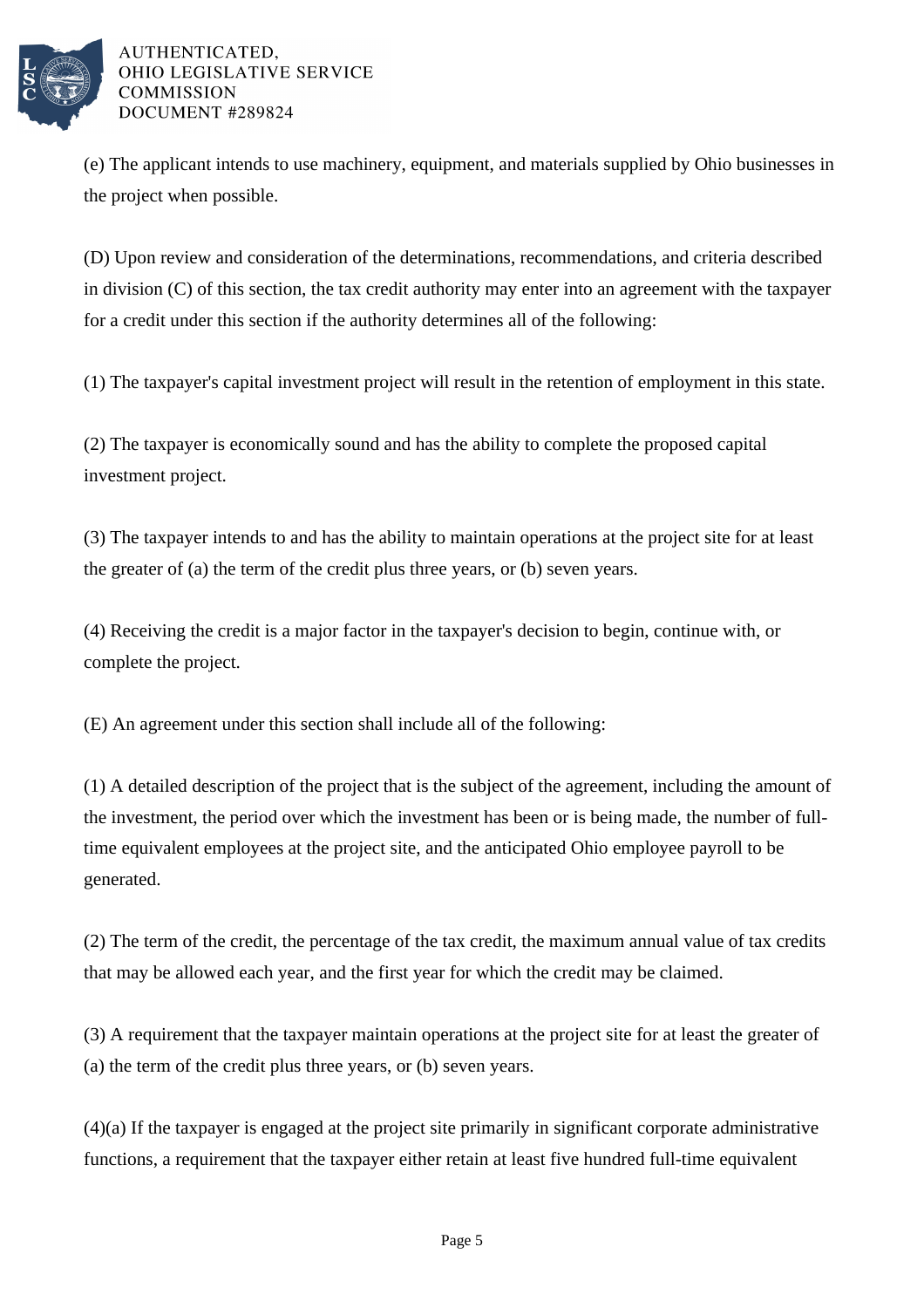

employees at the project site and within this state for the entire term of the credit, maintain an annual Ohio employee payroll of at least thirty-five million dollars for the entire term of the credit, or remain located in a foreign trade zone for the entire term of the credit;

(b) If the taxpayer is engaged at the project site primarily as a manufacturer, a requirement that the taxpayer maintain at least the number of full-time equivalent employees specified in the agreement pursuant to division (E)(1) of this section at the project site and within this state for the entire term of the credit.

(5) A requirement that the taxpayer annually report to the director of development full-time equivalent employees, Ohio employee payroll, capital investment, and other information the director needs to perform the director's duties under this section.

(6) A requirement that the director of development annually review the annual reports of the taxpayer to verify the information reported under division (E)(5) of this section and compliance with the agreement. Upon verification, the director shall issue a certificate to the taxpayer stating that the information has been verified and identifying the amount of the credit for the taxable year or calendar year that includes the tax period. In determining the number of full-time equivalent employees, no position shall be counted that is filled by an employee who is included in the calculation of a tax credit under section 122.17 of the Revised Code.

(7) A provision providing that the taxpayer may not relocate a substantial number of employment positions from elsewhere in this state to the project site unless the director of development determines that the taxpayer notified the legislative authority of the county, township, or municipal corporation from which the employment positions would be relocated.

For purposes of this section, the movement of an employment position from one political subdivision to another political subdivision shall be considered a relocation of an employment position unless the movement is confined to the project site. The transfer of an employment position from one political subdivision to another political subdivision shall not be considered a relocation of an employment position if the employment position in the first political subdivision is replaced by another employment position.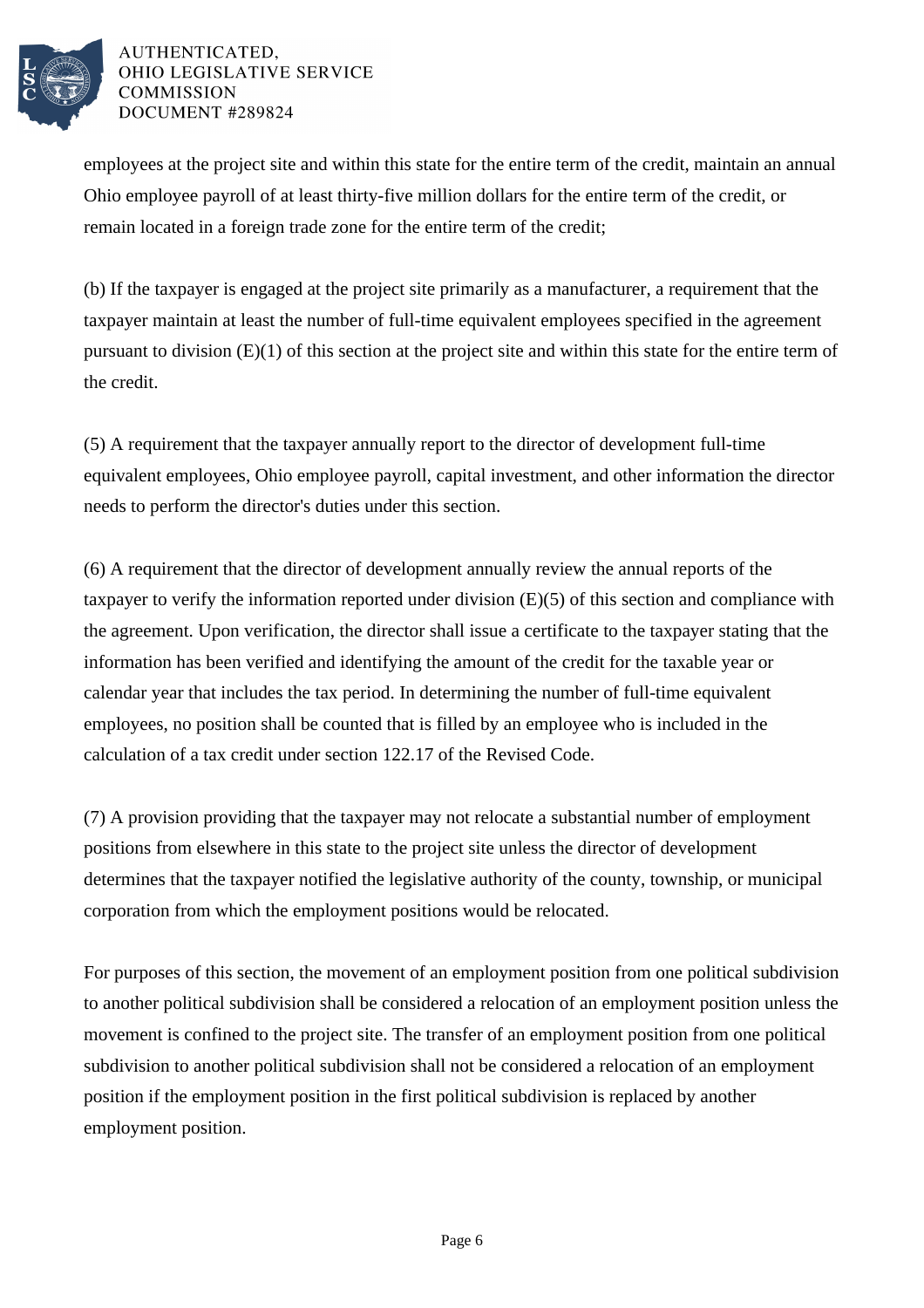

(8) A waiver by the taxpayer of any limitations periods relating to assessments or adjustments resulting from the taxpayer's failure to comply with the agreement.

(F) If a taxpayer fails to meet or comply with any condition or requirement set forth in a tax credit agreement, the tax credit authority may amend the agreement to reduce the percentage or term of the credit. The reduction of the percentage or term may take effect in the current taxable or calendar year.

(G) Financial statements and other information submitted to the department of development or the tax credit authority by an applicant for or recipient of a tax credit under this section, and any information taken for any purpose from such statements or information, are not public records subject to section 149.43 of the Revised Code. However, the chairperson of the authority may make use of the statements and other information for purposes of issuing public reports or in connection with court proceedings concerning tax credit agreements under this section. Upon the request of the tax commissioner, or the superintendent of insurance in the case of an insurance company, the chairperson of the authority shall provide to the commissioner or superintendent any statement or other information submitted by an applicant for or recipient of a tax credit in connection with the credit. The commissioner or superintendent shall preserve the confidentiality of the statement or other information.

(H) A taxpayer claiming a tax credit under this section shall submit to the tax commissioner or, in the case of an insurance company, to the superintendent of insurance, a copy of the director of development's certificate of verification under division (E)(6) of this section with the taxpayer's tax report or return for the taxable year or for the calendar year that includes the tax period. Failure to submit a copy of the certificate with the report or return does not invalidate a claim for a credit if the taxpayer submits a copy of the certificate to the commissioner or superintendent within the time prescribed by section 5703.0510 of the Revised Code or within thirty days after the commissioner or superintendent requests it.

(I) For the purposes of this section, a taxpayer may include a partnership, a corporation that has made an election under subchapter S of chapter one of subtitle A of the Internal Revenue Code, or any other business entity through which income flows as a distributive share to its owners. A partnership, S-corporation, or other such business entity may elect to pass the credit received under this section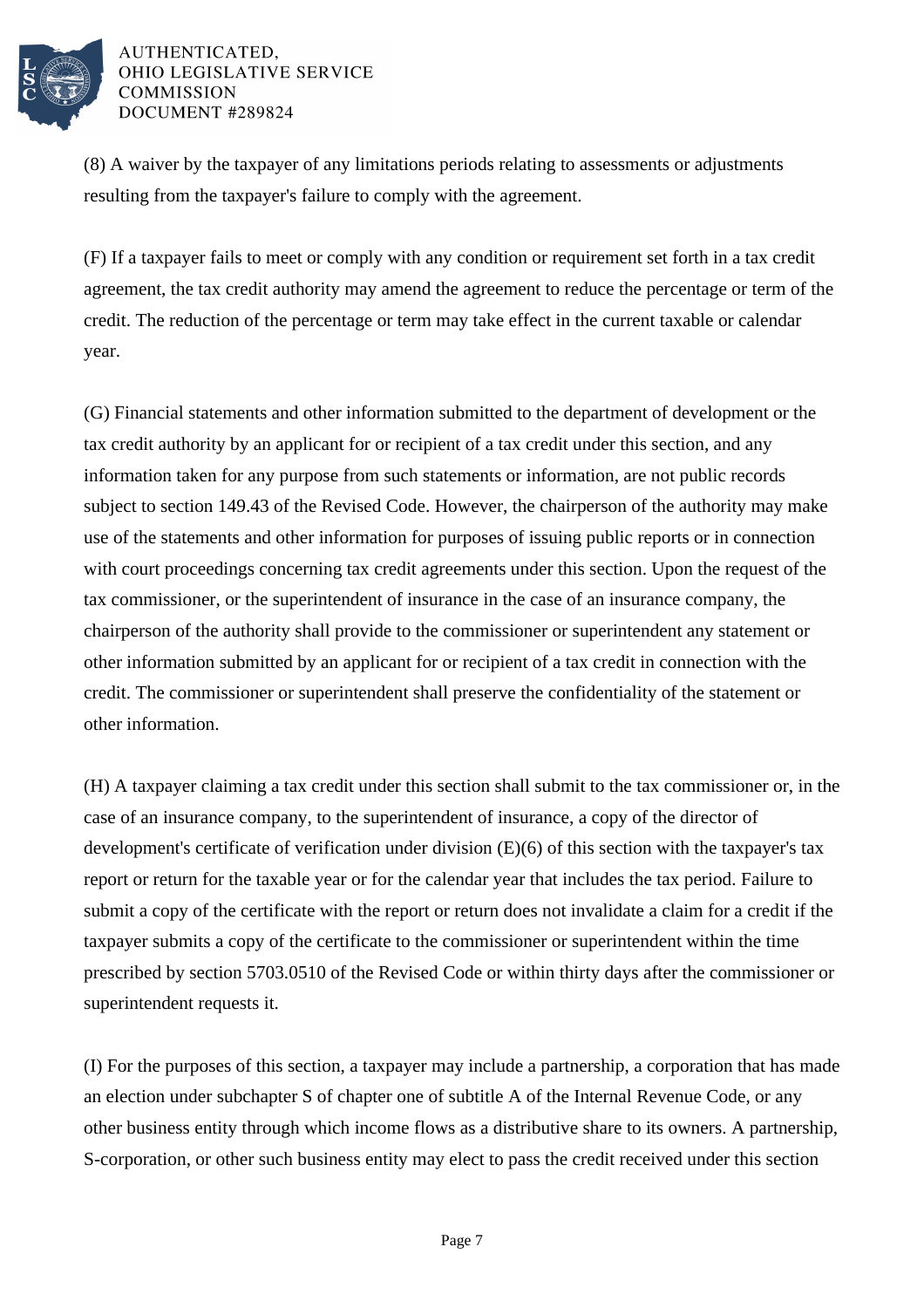

through to the persons to whom the income or profit of the partnership, S-corporation, or other entity is distributed. The election shall be made on the annual report required under division (E)(5) of this section. The election applies to and is irrevocable for the credit for which the report is submitted. If the election is made, the credit shall be apportioned among those persons in the same proportions as those in which the income or profit is distributed.

(J)(1) If the director of development determines that a taxpayer that received a certificate under division (E)(6) of this section is not complying with the requirements of the agreement, the director shall notify the tax credit authority of the noncompliance. After receiving such a notice, and after giving the taxpayer an opportunity to explain the noncompliance, the authority may terminate the agreement and require the taxpayer, or any related member or members that claimed the tax credit under division (N) of this section, to refund to the state all or a portion of the credit claimed in previous years, as follows:

(a) If the taxpayer fails to comply with the requirement under division  $(E)(3)$  of this section, an amount determined in accordance with the following:

(i) If the taxpayer maintained operations at the project site for less than or equal to the term of the credit, an amount not to exceed one hundred per cent of the sum of any tax credits allowed and received under this section.

(ii) If the taxpayer maintained operations at the project site longer than the term of the credit, but less than the greater of seven years or the term of the credit plus three years, the amount required to be refunded shall not exceed seventy-five per cent of the sum of any tax credits allowed and received under this section.

(b) If the taxpayer fails to substantially, satisfy the employment, payroll, or location requirements required under the agreement, as prescribed under division (E)(4)(a) or (b), as applicable to the taxpayer, at any time during the term of the agreement or during the post-term reporting period, an amount determined at the discretion of the authority.

(2) If a taxpayer files for bankruptcy and fails as described in division  $(J)(1)(a)$  or (b) of this section, the director may immediately commence an action to recoup an amount not exceeding one hundred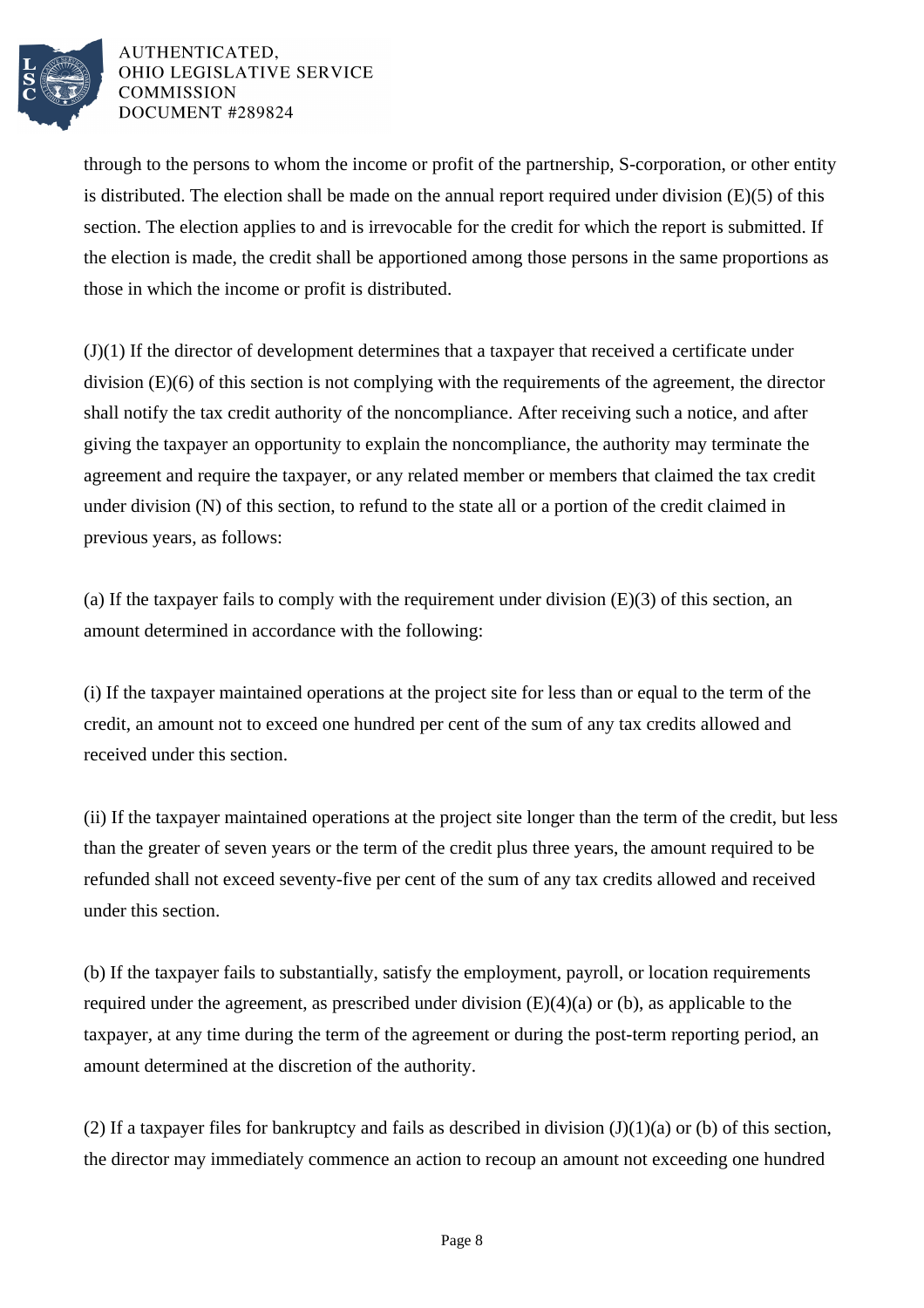

per cent of the sum of any credits received by the taxpayer under this section.

(3) In determining the portion of the credit to be refunded to this state, the authority shall consider the effect of market conditions on the taxpayer's project and whether the taxpayer continues to maintain other operations in this state. After making the determination, the authority shall certify the amount to be refunded to the tax commissioner or the superintendent of insurance. If the taxpayer, or any related member or members who claimed the tax credit under division (N) of this section, is not an insurance company, the commissioner shall make an assessment for that amount against the taxpayer under Chapter 5726., 5733., 5736., 5747., or 5751. of the Revised Code. If the taxpayer, or any related member or members that claimed the tax credit under division (N) of this section, is an insurance company, the superintendent of insurance shall make an assessment under section 5725.222 or 5729.102 of the Revised Code. The time limitations on assessments under those chapters and sections do not apply to an assessment under this division, but the commissioner or superintendent shall make the assessment within one year after the date the authority certifies to the commissioner or superintendent the amount to be refunded.

(K) The director of development, after consultation with the tax commissioner and the superintendent of insurance and in accordance with Chapter 119. of the Revised Code, shall adopt rules necessary to implement this section. The rules may provide for recipients of tax credits under this section to be charged fees to cover administrative costs of the tax credit program. The fees collected shall be credited to the tax incentives operating fund created in section 122.174 of the Revised Code. At the time the director gives public notice under division (A) of section 119.03 of the Revised Code of the adoption of the rules, the director shall submit copies of the proposed rules to the chairpersons of the standing committees on economic development in the senate and the house of representatives.

(L) On or before the first day of August of each year, the director of development shall submit a report to the governor, the president of the senate, and the speaker of the house of representatives on the tax credit program under this section. The report shall include information on the number of agreements that were entered into under this section during the preceding calendar year, a description of the project that is the subject of each such agreement, and an update on the status of projects under agreements entered into before the preceding calendar year.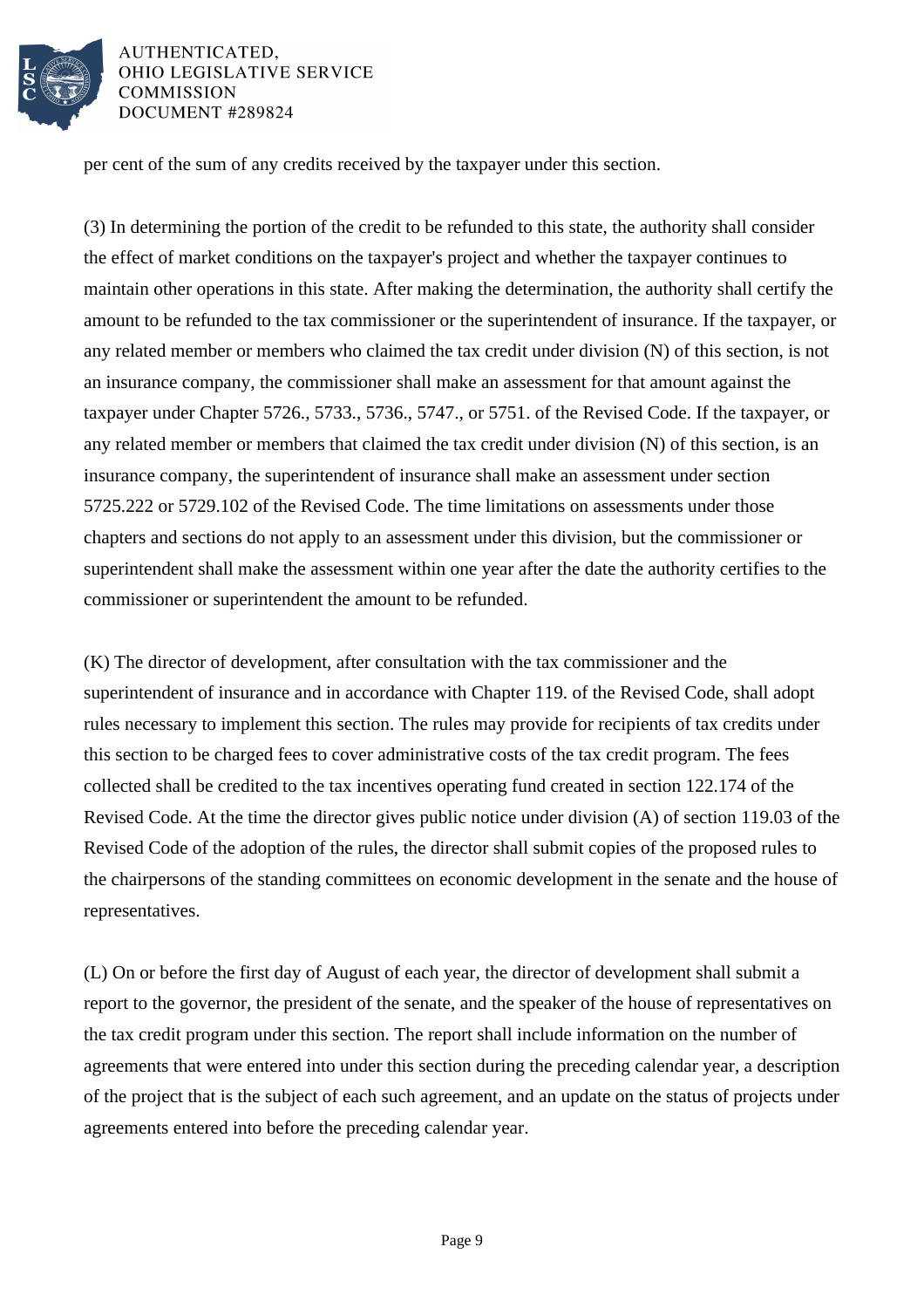

(M) The aggregate amount of nonrefundable tax credits issued under this section during any calendar year for capital investment projects reviewed and approved by the tax credit authority may not exceed the following amounts:

(1) For 2010, thirteen million dollars;

(2) For 2011 through 2023, the amount of the limit for the preceding calendar year plus thirteen million dollars;

(3) For 2024 and each year thereafter, one hundred ninety-five million dollars.

The limitations in division (M) of this section do not apply to credits for capital investment projects approved by the tax credit authority before July 1, 2009.

(N) This division applies only to an eligible business that is part of an affiliated group that includes a diversified savings and loan holding company or a grandfathered unitary savings and loan holding company, as those terms are defined in section 5726.01 of the Revised Code. Notwithstanding any contrary provision of the agreement between such an eligible business and the tax credit authority, any credit granted under this section against the tax imposed by section 5725.18, 5729.03, 5733.06, 5747.02, or 5751.02 of the Revised Code to the eligible business, at the election of the eligible business and without any action by the tax credit authority, may be shared with any member or members of the affiliated group that includes the eligible business, which member or members may claim the credit against the taxes imposed by section 5725.18, 5726.02, 5729.03, 5733.06, 5747.02, or 5751.02 of the Revised Code. Credits shall be claimed by the eligible business in sequential order, as applicable, first claiming the credits to the fullest extent possible against the tax that the certificate holder is subject to, then against the tax imposed by, sequentially, section 5729.03, 5725.18, 5747.02, 5751.02, and lastly 5726.02 of the Revised Code. The credits may be allocated among the members of the affiliated group in such manner as the eligible business elects, but subject to the sequential order required under this division. This division applies to credits granted before, on, or after March 27, 2013, the effective date of H.B. 510 of the 129th general assembly. Credits granted before that effective date that are shared and allocated under this division may be claimed in those calendar years in which the remaining taxable years specified in the agreement end.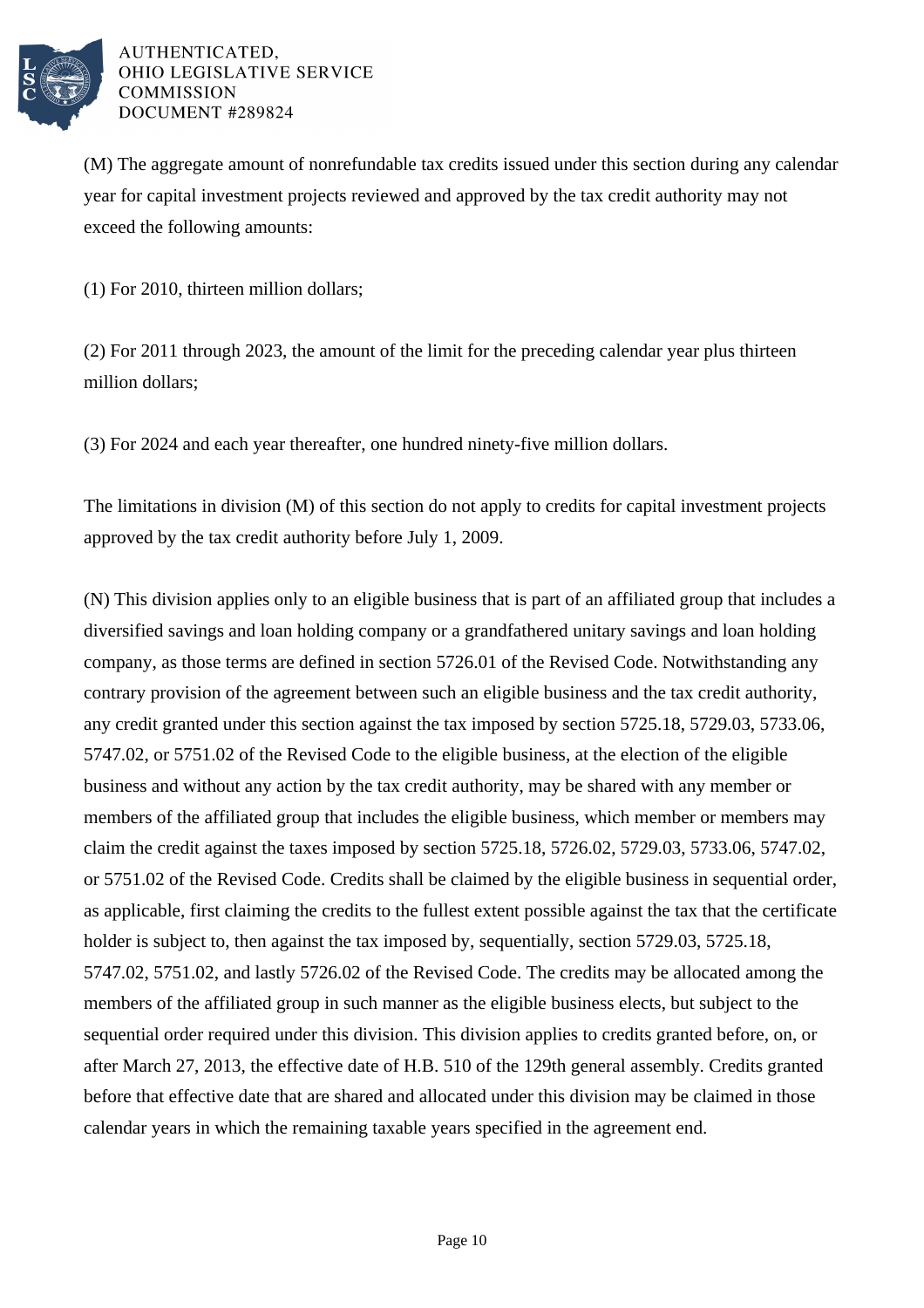

As used in this division, "affiliated group" means a group of two or more persons with fifty per cent or greater of the value of each person's ownership interests owned or controlled directly, indirectly, or constructively through related interests by common owners during all or any portion of the taxable year, and the common owners. "Affiliated group" includes, but is not limited to, any person eligible to be included in a consolidated elected taxpayer group under section 5751.011 of the Revised Code or a combined taxpayer group under section 5751.012 of the Revised Code.

 $(O)(1)$  As used in division  $(O)$  of this section:

(a) "Eligible agreement" means an agreement approved by the tax credit authority under this section on or before December 31, 2013.

(b) "Reporting period" means a period corresponding to the annual report required under division (E)(5) of this section.

(c) "Income tax revenue" has the same meaning as under division (S) of section 122.17 of the Revised Code.

(2) In calendar year 2016 and thereafter, the tax credit authority shall annually determine a withholding adjustment factor to be used in the computation of income tax revenue for eligible agreements. The withholding adjustment factor shall be a numerical percentage that equals the percentage that employer income tax withholding rates have been increased or decreased as a result of changes in the income tax rates prescribed by section 5747.02 of the Revised Code by amendment of that section taking effect on or after June 29, 2013.

(3) Except as provided in division (O)(4) of this section, for reporting periods ending in 2015 and thereafter for taxpayers subject to eligible agreements, the tax credit authority shall adjust the income tax revenue reported on the taxpayer's annual report by multiplying the withholding adjustment factor by the taxpayer's income tax revenue and doing one of the following:

(a) If the income tax rates prescribed by section 5747.02 of the Revised Code have decreased by amendment of this section taking effect on or after June 29, 2013, add the product to the taxpayer's income tax revenue.